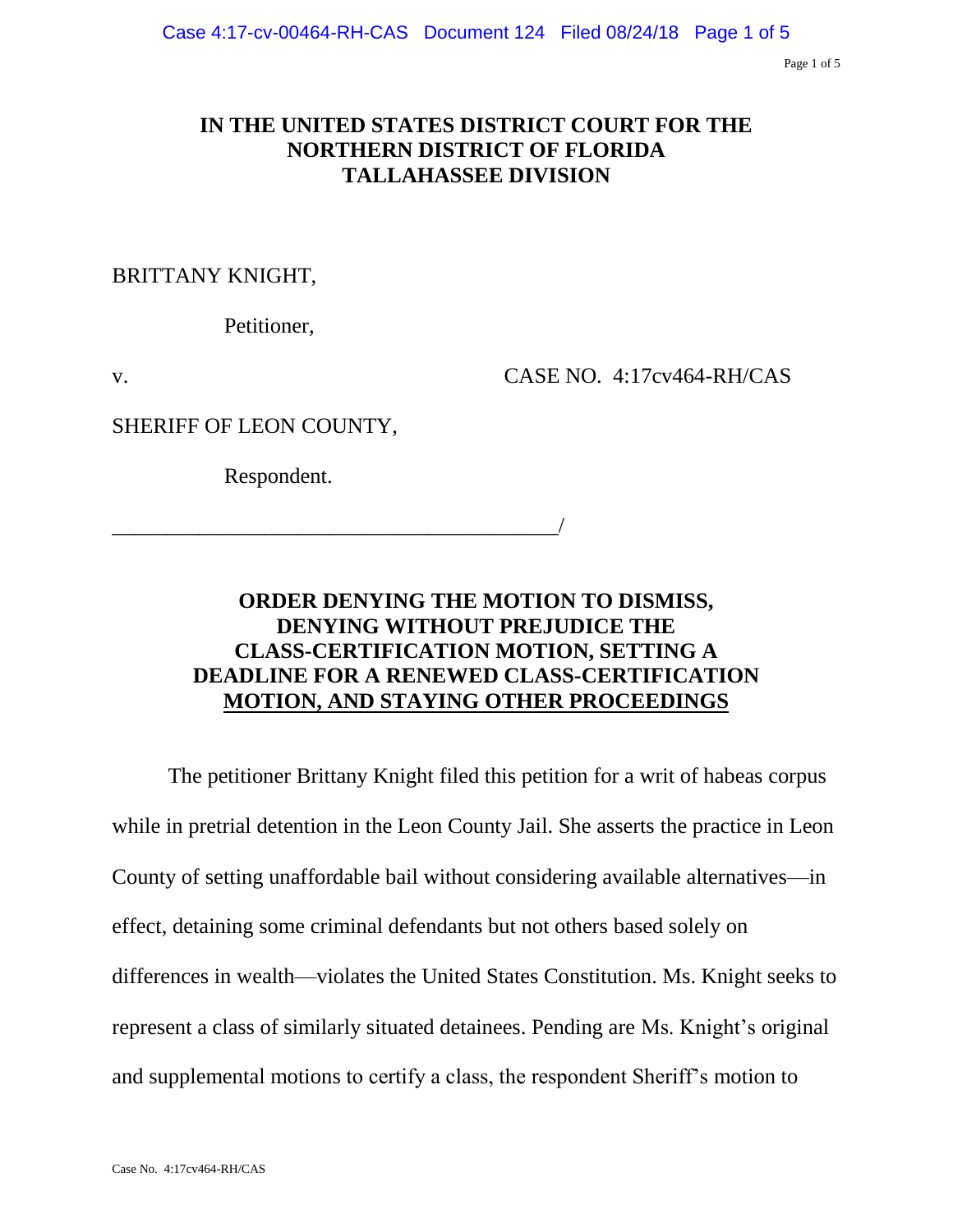dismiss, cross-motions for summary judgment, and Ms. Knight's motion for a writ of habeas corpus ad testificandum, which would allow her attendance at trial.

A state may properly detain a defendant pending trial when necessary to reasonably assure the defendant's appearance as required and the safety of the community. These are compelling state interests. When detention is permissible under these standards, a state may accomplish the result through an explicit detention order or by setting unaffordable bail. But when detention is not permissible under these standards, unaffordable bail is excessive and impermissibly discriminatory.

This record shows that many defendants are in the respondent Sheriff's custody because of unaffordable bail. But the record does not show how many of those defendants were properly subject to detention based on flight risk or danger to the community. Ms. Knight does not claim, and the record does not indicate, that any state judge has acted from an improper motive. But the record would support a finding that in many instances, state judges have not explicitly considered ability to afford bail in the amount imposed or alternatives to detention that would adequately assure a defendant's appearance as required and the safety of the community. Detaining a defendant—including by imposing unaffordable bail—without considering whether alternatives would adequately serve the state's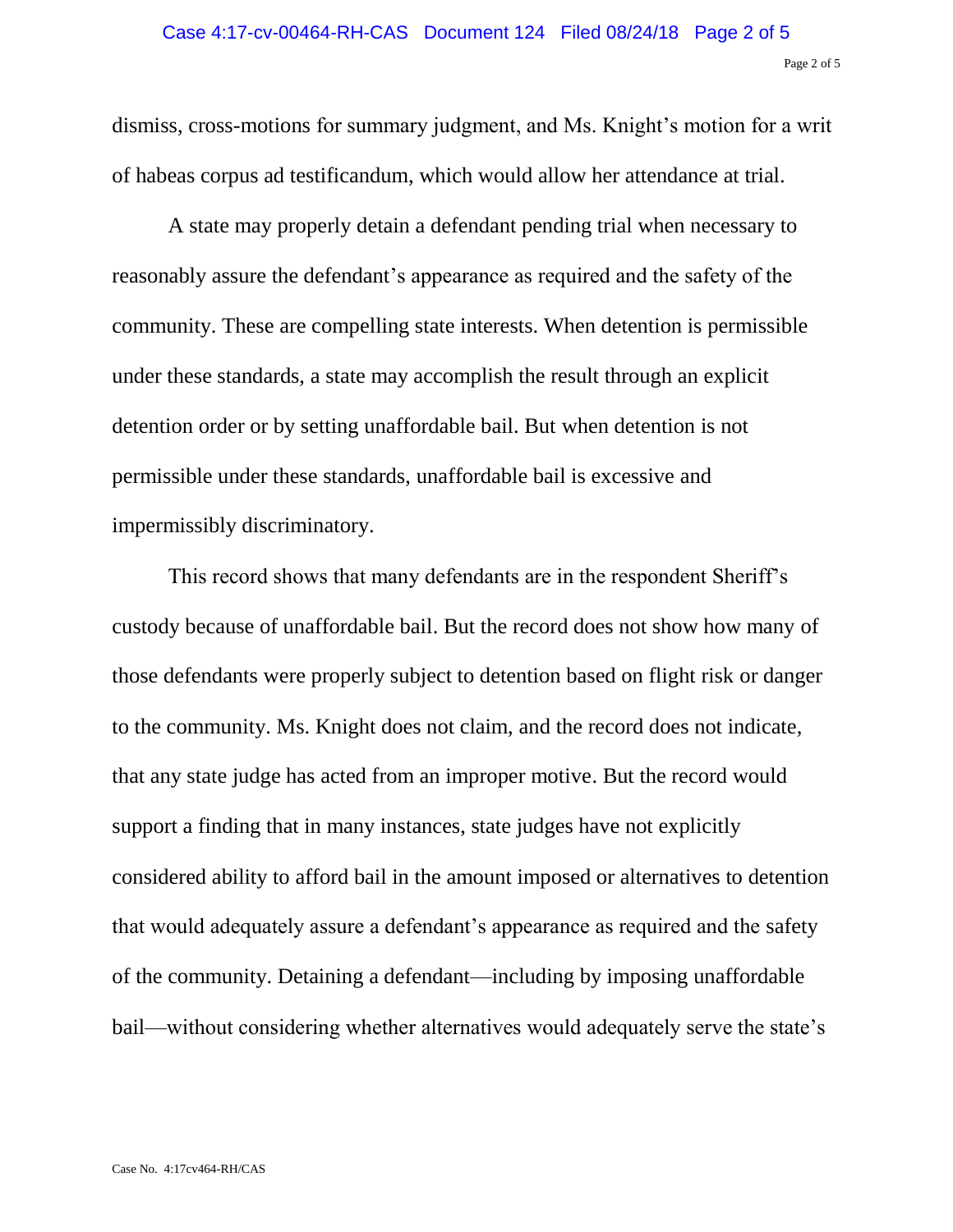### Case 4:17-cv-00464-RH-CAS Document 124 Filed 08/24/18 Page 3 of 5

#### Page 3 of 5

interests and without providing notice and an opportunity to be heard on this issue is unconstitutional.

Ms. Knight entered a nolo contendere plea and is serving a sentence; she is no longer in pretrial detention. Her individual claim is not capable of repetition, yet evading review. If a class is certified, the claim may go forward. If not, the case will properly be dismissed as moot. In all other respects, the motion to dismiss is unfounded. No ruling has been made on whether Ms. Knight was properly subject to detention as a flight risk or danger to the community.

The pending class-certification motion, as supplemented, does not address *Brecht v. Abrahamson*, 507 U.S. 619 (1993). *Brecht* holds that a person serving a state sentence may obtain federal habeas relief based on a state-court trial error only if the error "had substantial and injurious effect or influence in determining the" outcome of the state proceeding. *Id*. at 637. This order denies the pending class-certification motion but allows Ms. Knight to file a renewed motion. The memorandum supporting a renewed motion may (and should when feasible) incorporate by reference any applicable portion of the original motion, as supplemented; may address any other matter; should address the applicability of *Brecht* in a habeas challenge to *pretrial detention*; and should address the impact of *Brecht* (if held applicable) on class certification. *See, e.g.*, *Wal-Mart Stores, Inc. v. Dukes*, 564 U.S. 338, 350 (2011) (identifying a certification issue as not just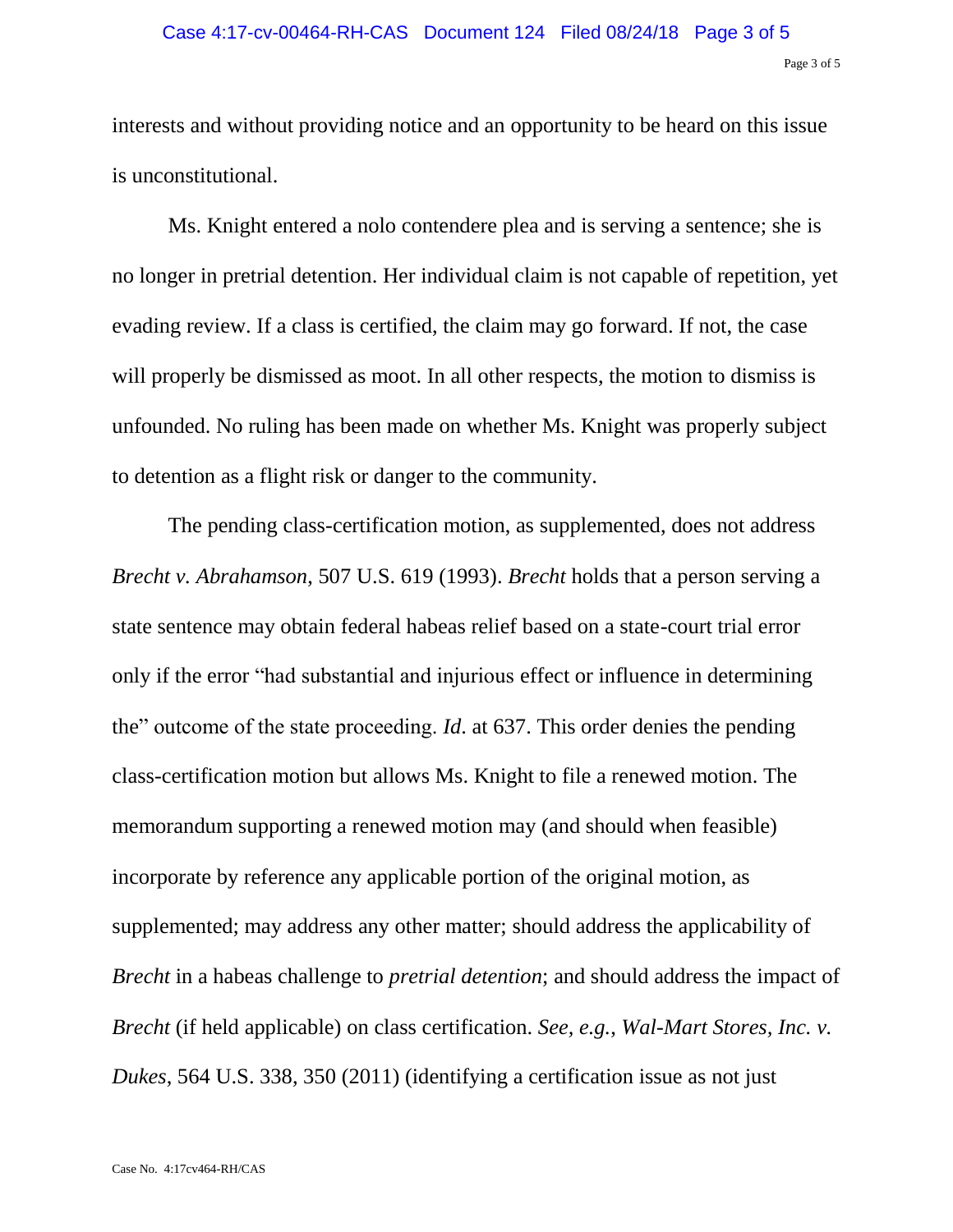#### Page 4 of 5

whether the claims of class members present common questions but whether class treatment will "generate common answers apt to drive the resolution of the litigation").

For these reasons and those set out on the record of the hearing on August 23, 2018,

### IT IS ORDERED:

1. The motion to certify a class, ECF No. 5, as supplemented, ECF No. 47, is denied without prejudice. The petitioner may file by October 9, 2018, a renewed motion to certify a class.

2. The motion to dismiss, ECF No. 24, is denied. But the case will be dismissed as moot if a class is not certified.

3. The deadline for the respondent and amici to respond to a renewed motion to certify a class is 21 days after the motion is served.

4. The word limit in Local Rule 7.1 applies to each memorandum supporting or opposing a renewed motion.

5. All other proceedings, including any requirement to answer the petition, are stayed until (a) 14 days after entry of an order on any renewed motion to certify a class, or (b) otherwise ordered. A party may move to vacate the stay at any time.

6. The pretrial conference and trial are canceled and will be reset on adequate notice if the case is not fully resolved on motions.